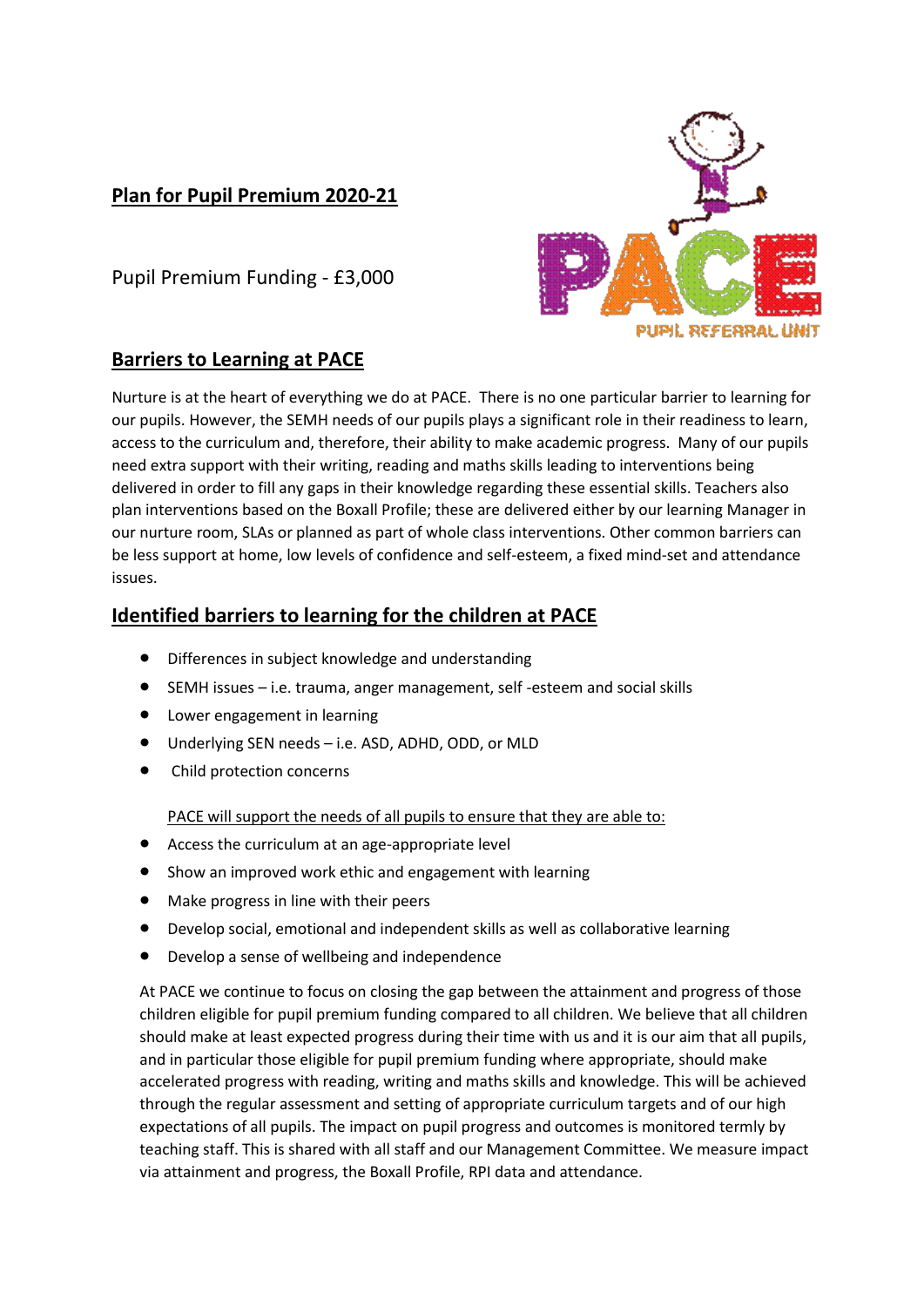| <b>Strategy</b>                                                                                                                                                                                                    | Cost | <b>Outcomes</b>                                                                                                                                                                                                                                                                                      |
|--------------------------------------------------------------------------------------------------------------------------------------------------------------------------------------------------------------------|------|------------------------------------------------------------------------------------------------------------------------------------------------------------------------------------------------------------------------------------------------------------------------------------------------------|
| <b>Quality of Education</b>                                                                                                                                                                                        |      |                                                                                                                                                                                                                                                                                                      |
| Purchase of Boxall on line<br>To develop the use of<br>Boxall Profile on line to<br>identify targets and<br>interventions to support<br>pupils SEMH needs and to<br>track their progress                           | £120 | The online Boxall Profile<br>tool will ensure that<br>interventions are closely<br>aligned to pupils identifies<br>needs.                                                                                                                                                                            |
| Spelling and Maths shed<br>purchase                                                                                                                                                                                | £100 | <b>Improve English and Maths</b><br>attainment levels across<br>PACE.                                                                                                                                                                                                                                |
| Purchase of IPADS                                                                                                                                                                                                  | £900 | Support for pupils to<br>engage with ICT/ access<br>learning resources in<br>school.                                                                                                                                                                                                                 |
| Class reading books<br>including dyslexia friendly<br>texts                                                                                                                                                        | £300 | To engage reluctant<br>readers and help all<br>children to make expected<br>progress in their reading.                                                                                                                                                                                               |
| <b>Behaviour and attitudes SEMH,</b><br><b>SMSC</b>                                                                                                                                                                |      |                                                                                                                                                                                                                                                                                                      |
| Purchase of specific<br>materials<br>Resources for Art<br>Therapist.<br>Resources for<br>delivery in our<br>nurture room.<br>Breakfast for all our<br>children.                                                    | £300 | To aid Mental Health and<br>wellbeing.<br>To meet basic needs<br>before the children are<br>ready to learn. Improved<br>attendance and behaviour.                                                                                                                                                    |
| Living Chicks<br>Live hatching of chicks                                                                                                                                                                           | £250 | Providing pupils with<br>memorable moments<br>which will increase<br>motivation, improve<br>attendance and behaviour.                                                                                                                                                                                |
| <b>Personal Development</b>                                                                                                                                                                                        |      |                                                                                                                                                                                                                                                                                                      |
| <b>Educational trips out</b><br>and reward trips e.g. -<br>Formby Hall<br><b>Tatton Park</b><br><b>Mountain Monkeys</b><br>outdoor pursuits<br>Christmas Cinema day.<br>Panto cancelled, cinema coming<br>to PACE. | £350 | Children develop their<br>vocabulary through different<br>experiences including visits and<br>visitors which are linked closely<br>to the curriculum. Aspirations<br>are raised through different<br>experiences. Engagement and<br>motivation improve, leading to<br>increased attendance. Equality |